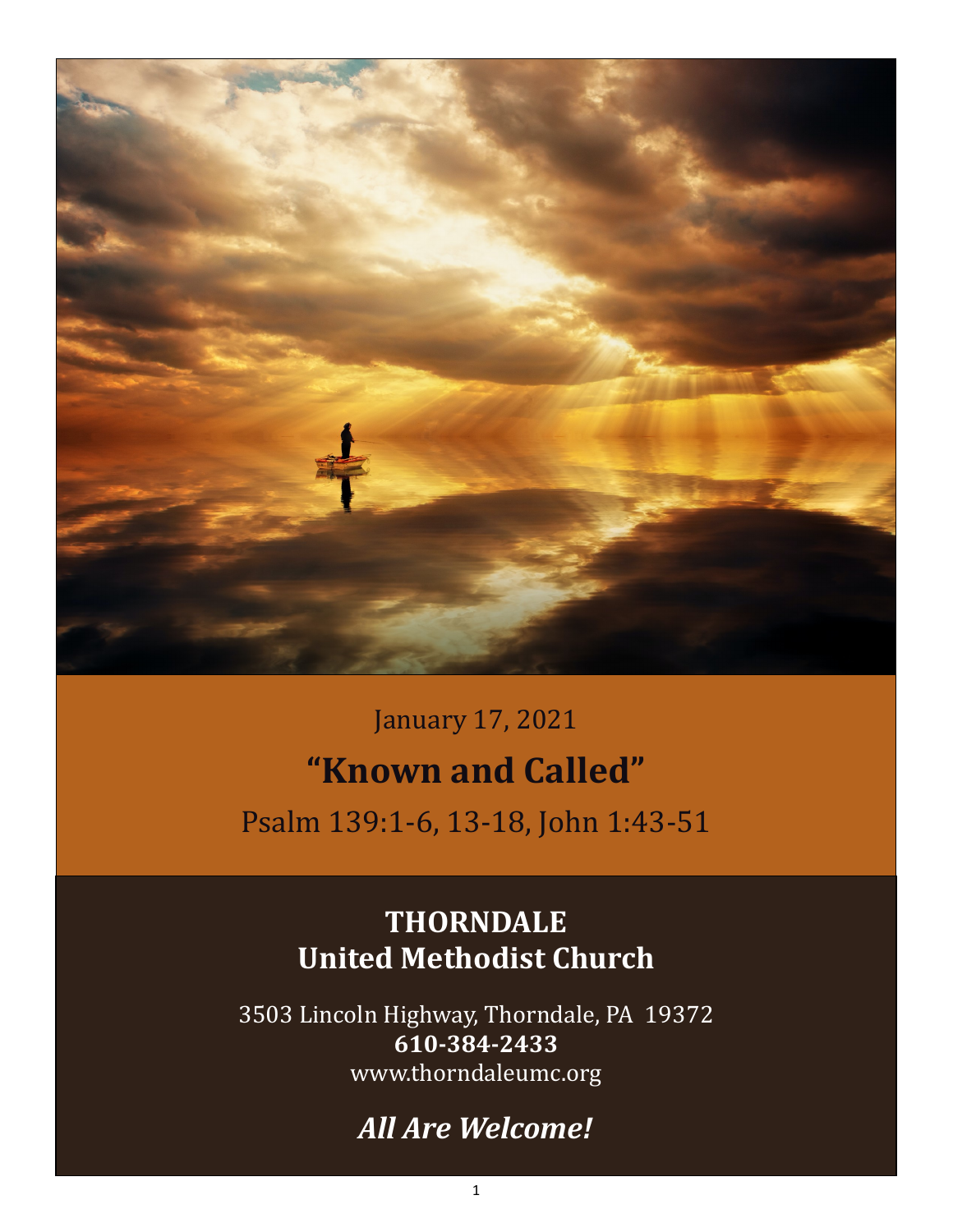### PRELUDE Esther Mino

### WELCOME/INVITATION TO DISCIPLESHIP

## HYMN **Be Thou My Vision By Hymnal #451**

#### +CALL TO WORSHIP

| Leader:                                                               | Come joyfully before the Lord!               |  |  |
|-----------------------------------------------------------------------|----------------------------------------------|--|--|
| People:                                                               | God knows us and loves us!                   |  |  |
| Leader:                                                               | Come prayerfully before the Lord!            |  |  |
| People:                                                               | God sees our concerns, our fears, our sins!  |  |  |
| Leader:                                                               | Come hopefully before the Lord!              |  |  |
| <b>Christ proclaimed God's love and forgiveness</b><br><b>People:</b> |                                              |  |  |
|                                                                       | for all God's people!                        |  |  |
| Leader:                                                               | Know throughout all of your being,           |  |  |
|                                                                       | that God absolutely loves you!               |  |  |
| People:                                                               | How precious and powerful that knowledge is! |  |  |

**Thanks be to God! AMEN.**

#### +OPENING PRAYER

**Awesome God, you knew us before we were born. You love us into life. Open our hearts and our spirits today to hear your word for us. And, upon hearing the word, may we be convinced of our call to ministry and mission through the church. Bless us with your presence and your powerful love, for we ask this in Jesus' Name. AMEN.** 

+GREETING

CHILDREN'S MESSAGE **Pat Moore** Pat Moore

TIME OF PRAISE & PRAYER

O Lord, you have searched me and known me.

You know when I sit down and when I rise up; you discern my thoughts from far away.

You search out my path and my lying down, and are acquainted with all my ways.

Even before a word is on my tongue, O Lord, you know it completely.

You hem me in, behind and before, and lay your hand upon me.

Such knowledge is too wonderful for me; it is so high that I cannot attain it.

For it was you who formed my inward parts; you knit me together in my mother's womb. I praise you, for I am fearfully and wonderfully made.

Wonderful are your works; that I know very well.

My frame was not hidden from you, when I was being made in secret,

intricately woven in the depths of the earth.

Your eyes beheld my unformed substance.

In your book were written all the days that were formed for me,

when none of them as yet existed.

How vast is the sum of them!

I try to count them—they are more than the sand; I come to the end—I am still with you.

People: Thanks be to God. Leader: This is the word of the Lord.

SCRIPTURE **Passed Accord 2012 12:34 Psalm 139:1-6, 13-18**